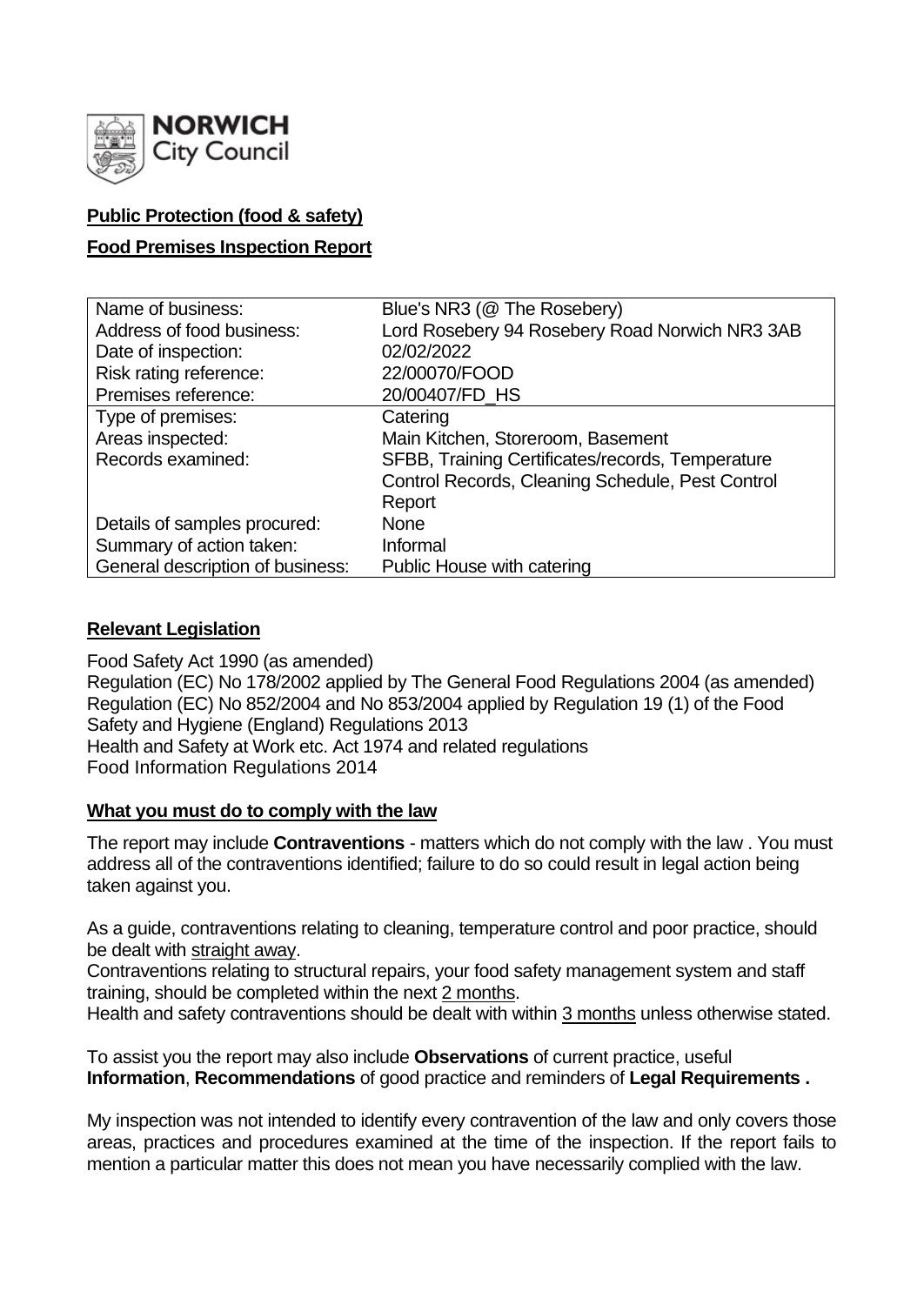# **FOOD SAFETY**

#### **How we calculate your Food Hygiene Rating:**

The food safety section has been divided into the three areas which you are scored against for the hygiene rating: 1. food hygiene and safety procedures, 2. structural requirements and 3. confidence in management/control procedures. Each section begins with a summary of what was observed and the score you have been given. Details of how these scores combine to produce your overall food hygiene rating are shown in the table.

| <b>Compliance Area</b>                     |          |    |           | <b>You Score</b> |           |    |           |    |                |  |  |
|--------------------------------------------|----------|----|-----------|------------------|-----------|----|-----------|----|----------------|--|--|
| Food Hygiene and Safety                    |          |    |           | 0                | 5         | 10 | 15        | 20 | 25             |  |  |
| <b>Structure and Cleaning</b>              |          |    | 0         | 5                | 10        | 15 | 20        | 25 |                |  |  |
| Confidence in management & control systems |          |    | 0         | 5                | 10        | 15 | 20        | 30 |                |  |  |
|                                            |          |    |           |                  |           |    |           |    |                |  |  |
| <b>Your Total score</b>                    | $0 - 15$ | 20 | $25 - 30$ |                  | $35 - 40$ |    | $45 - 50$ |    | > 50           |  |  |
| <b>Your Worst score</b>                    | 5        | 10 | 10        |                  | 15        |    | 20        |    |                |  |  |
|                                            |          |    |           |                  |           |    |           |    |                |  |  |
| <b>Your Rating is</b>                      | 5        | 4  |           | 3                | 2         |    |           |    | $\overline{0}$ |  |  |

Your Food Hygiene Rating is 5 - a very good standard



## **1. Food Hygiene and Safety**

Food hygiene standards are high. You demonstrated a very good standard of compliance with legal requirements. You have safe food handling practices and procedures and all the necessary control measures to prevent cross-contamination are in place. Some minor contraventions require your attention. **(Score 5)**

### Contamination risks

**Contravention** The following exposed food to the general risk of cross-contamination with bacteria or allergens or its physical contamination with dirt, foreign objects or chemicals:

• food was being stored next to the wash hand basin, splashes from wash hand basin could contaminate the food. Fit a plastic screen to wash hand basin to protect foods

#### Hand-washing

**Observation** I was pleased to see handwashing was well managed.

### Personal Hygiene

**Observation** I was pleased to see that standards of personal hygiene were high.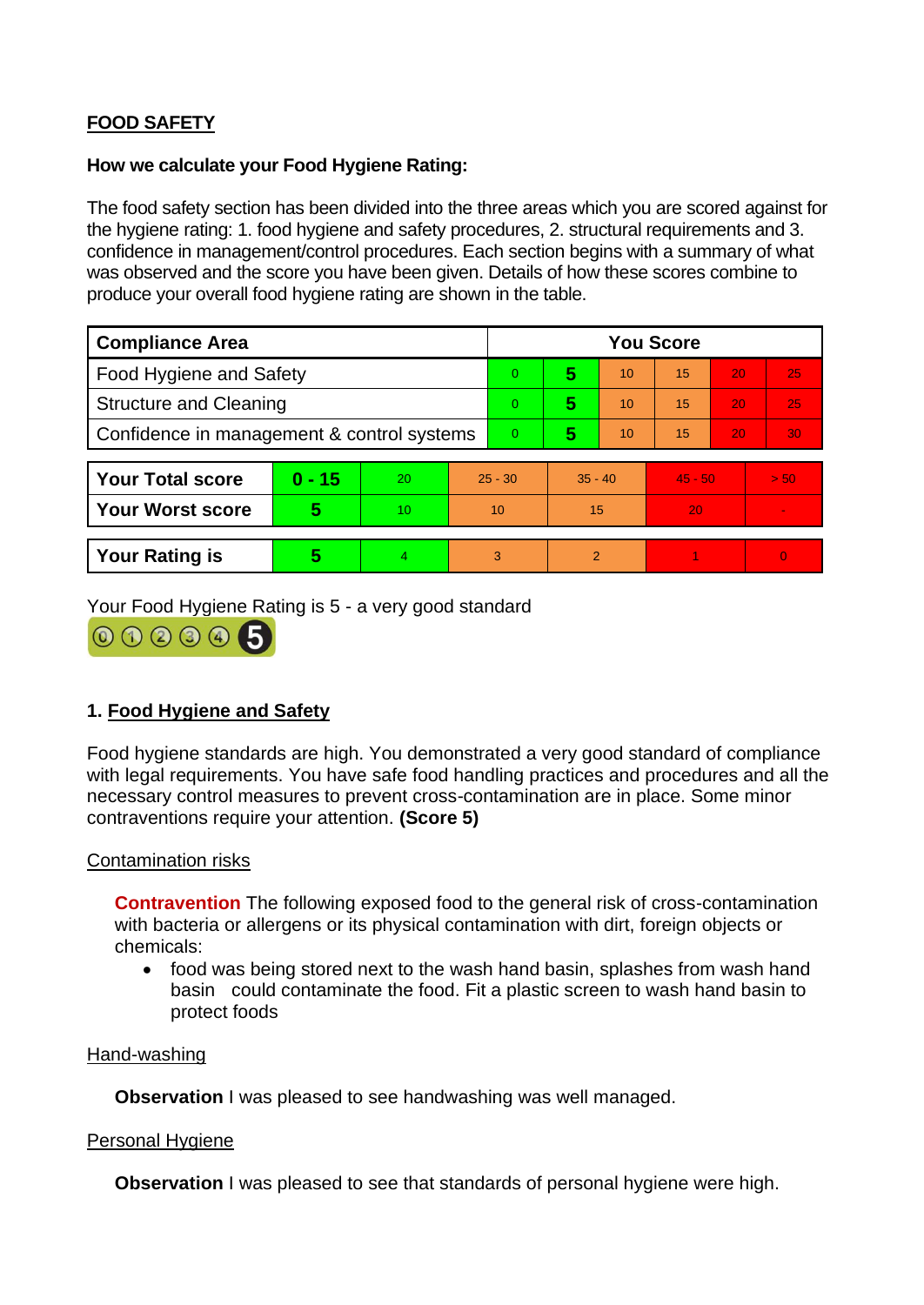## Temperature Control

**Observation** I was pleased to see you were able to limit bacterial growth and/or survival by applying appropriate temperature controls at points critical to food safety and that you were monitoring temperatures.

## **2. Structure and Cleaning**

The structure facilities and standard of cleaning and maintenance are all of a good standard and only minor repairs and/or improvements are required. Pest control and waste disposal provisions are adequate. The minor contraventions require your attention. **(Score 5)**

### Cleaning of Structure

**Contravention** The following items were dirty and require more frequent and thorough cleaning:

- floor/wall junctions
- behind and under equipment
- pipework to sinks

### Cleaning of Equipment and Food Contact Surfaces

**Contravention** The following items are dirty and must be cleaned:

- handle to plastic storage container
- remove protective film to side of fridge downstairs to aid easy cleaning

#### Cleaning Chemicals / Materials / Equipment and Methods

**Observation** I was pleased to see that the premises was kept clean and that your cleaning materials, methods and equipment were able to minimise the spread of harmful bacteria between surfaces.

#### Maintenance

**Contravention** The following had not been suitably maintained and must be repaired or replaced:

• holes to wall

**Observation** You are maintaining the premises in good condition.

#### Facilities and Structural provision

**Observation** I was pleased to see the premises had been well maintained and that adequate facilities had been provided.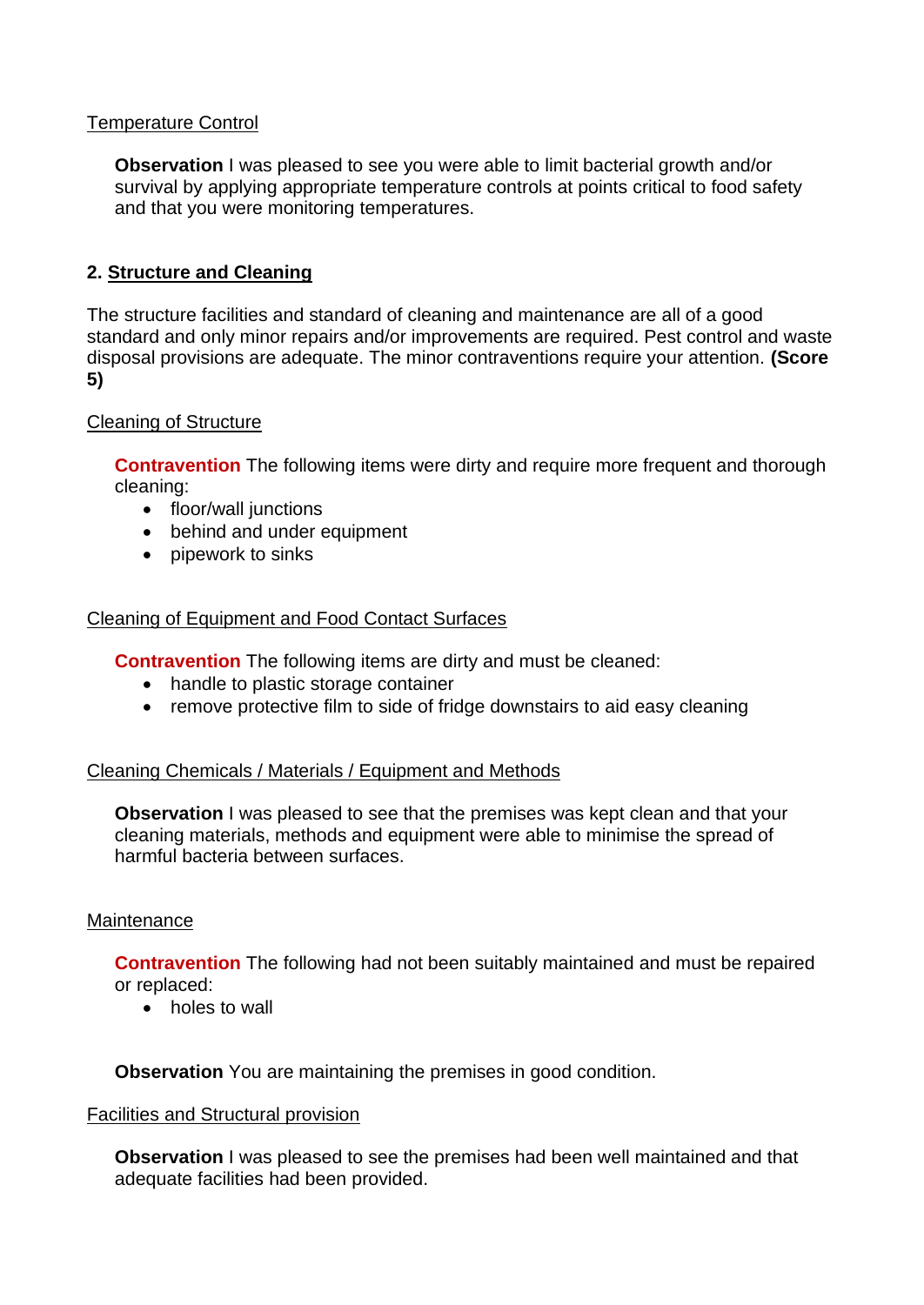### Pest Control

**Observation** I was pleased to see that the premises was proofed against the entry of pests and that pest control procedures were in place.

**Observation** You have a pest control contract in place and there is no evidence of pest activity on the premises.

## **3. Confidence in Management**

A food safety management system is in place and you demonstrate a very good standard of compliance with the law. You have a good track record. There are some minor contraventions which require your attention. **(Score 5)**

#### Type of Food Safety Management System Required

**Observation** Your SFBB/food safety management system was in place and working well. I was confident you had effective control over hazards to food.

**Observation** You were date labelling perishable foods appropriately and could demonstrate effective control over food spoilage organisms.

**Observation** You had colour-coded equipment and effective separation between raw and ready-to-eat food at all stages in your operation.

**Observation** You were monitoring (and recording) the temperatures of your fridges and freezers as well as the temperature of cooked/hot-held food and could demonstrate effective systems for controlling bacterial growth and survival.

### Safer Food Better Business/Food Safety Management System that works

**Contravention** The Management sections in your Safer food Better Business (SFBB) pack are intended to demonstrate you are in day-to-day control of the hazards to food. The following Management sections were either missing, incomplete or not up-to-date:

• cleaning schedule

### **Traceability**

**Observation** Your records were such that food could easily be traced back to its supplier.